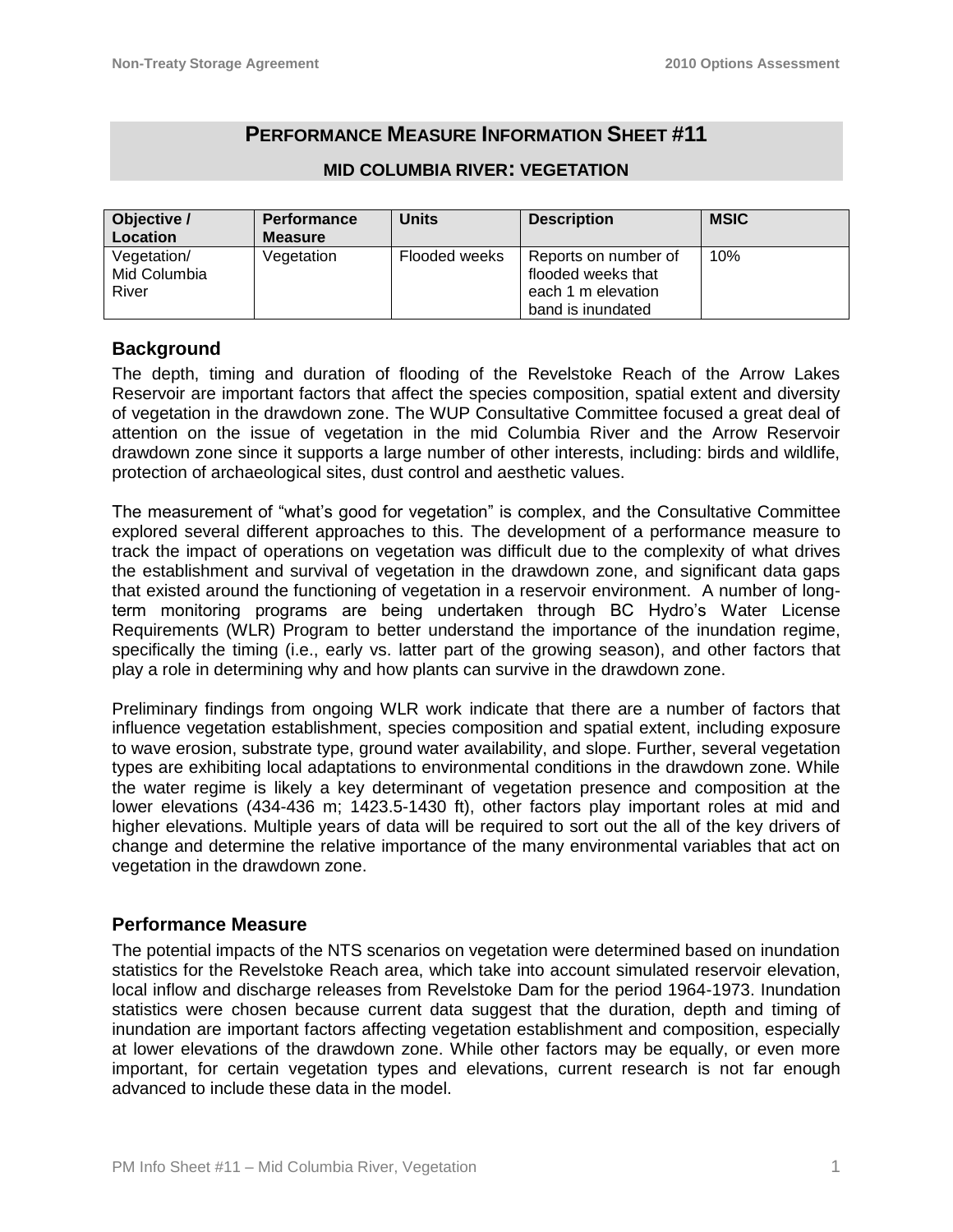### **Calculations**

The most recent version of the HEC-RAS model for the mid Columbia River was used to estimate water surface elevations throughout the Revelstoke Reach<sup>1</sup>. The model is driven by Arrow Reservoir elevations (at Fauquier), discharge from Revelstoke Dam and estimated local inflows. Water surface elevations are predicted for every week of the 10-year simulation period (1964 to 1973) based on the average local inflow by week, the average reservoir elevation by week, and the maximum hourly discharge from Revelstoke Dam by week.

The number of weeks over the growing season (April 1 to October 15 or model weeks 14-41) during which each 1 m elevation band is inundated are computed for each year. This statistic can be used to evaluate the effects of flooding on vegetation biomass and species composition at various elevations within the Revelstoke Reach. In response to a request for a more detailed model, flooding statistics were also computed for the first half (April 1- July 31) and second half (August 1 – October 15) of the growing season.

## **Key Assumptions and Uncertainties**

- Each scenario is simulated using the same set of system constraints, input assumptions (e.g., load forecasts) and historic basin inflows (1964-1973).
- Assumes frequency, duration and extent (timing, duration and depth) of inundation are the only drivers of vegetation survival/establishment.
- Assumes all vegetation types are equally affected by the three drivers.

### **Results**

 $\overline{a}$ 

Based on the inundation statistics, there would be longer periods of flooding under Scenario D than all the "with NTS" scenarios due to increased reservoir elevations during the growing season. This is particularly evident at elevations ranging from 434-439 m (1423.5-1440 ft). This elevation zone is particularly important for vegetation, since perennial, self-sustaining vegetation communities have established here, many of which are adapted to the operating regime of the reservoir. While vegetation is present below the 434 m (1423.5 ft), these communities are affected by operations to a larger extent, and may not be maintainable over the long term.

There are only negligible differences across the "with NTS" scenarios (A, B and C) in terms of number of weeks that elevations between 430-440 m (1410-1444 ft) are flooded during the early part of the growing season (Table 1, Figure 1). However, on average, Scenarios A and B perform consistently better than Scenario C at elevations 434-437 m (1423.5-1433 ft) during the fall period (Table 2, Figure 2).

<sup>&</sup>lt;sup>1</sup> As there is no HEC-RAS model available for Arrow Lakes Reservoir proper, inundation statistics were only generated for Revelstoke Reach. Although the high level messages from the NTS analysis are likely to be applicable to the entire reservoir (i.e., higher water levels for longer periods during the growing season is "bad" for vegetation), results of the WLR monitoring programs are indicating that vegetation communities between Revelstoke Reach and Arrow Reservoir are distinctly different in terms of species composition, species richness and abundance, and are likely to respond differently across elevation bands to the inundation regime due to difference in environmental conditions.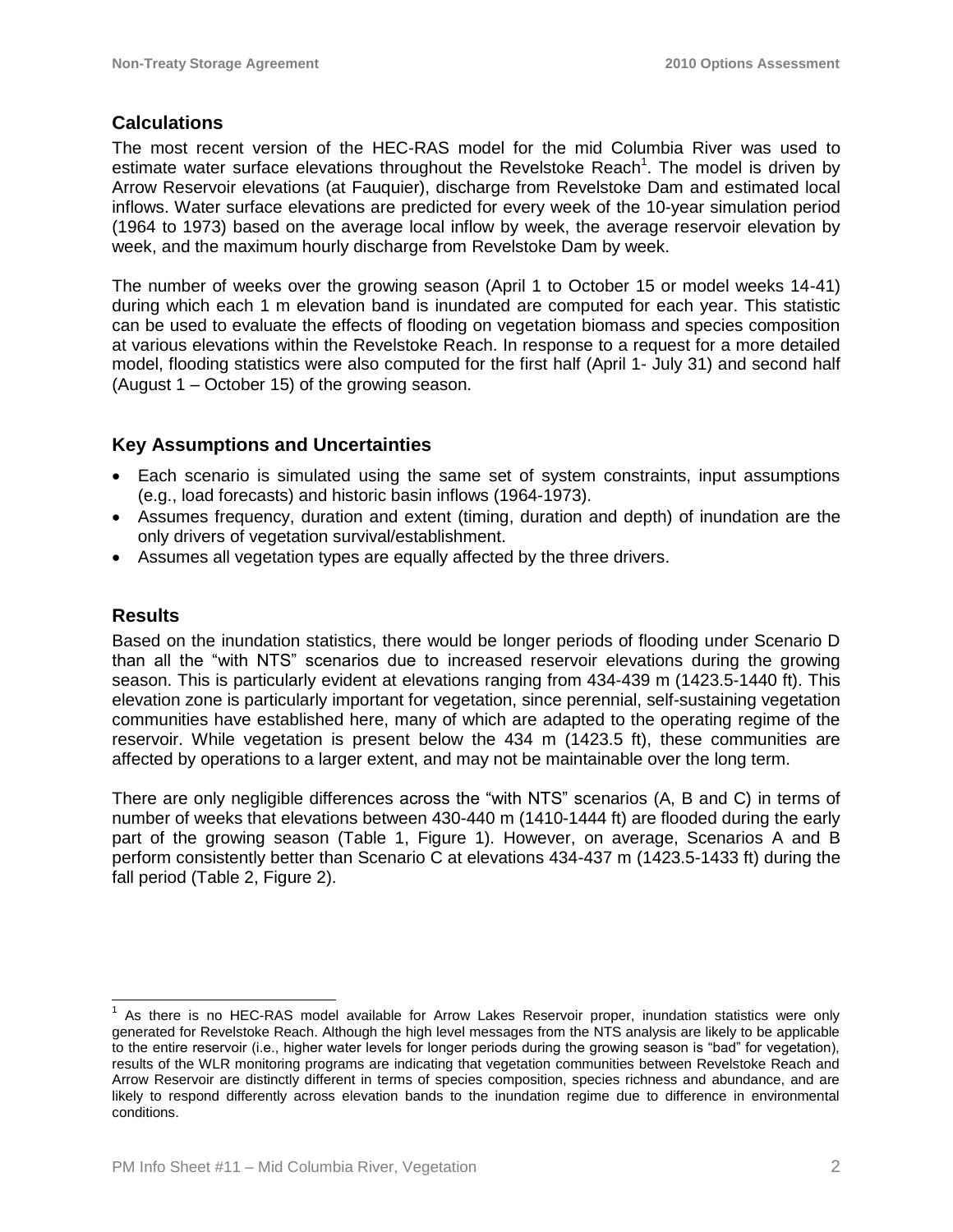#### **Table 1. Statistics on Weeks Flooded for the Early (Apr 1 – Jul 31) Part of the Growing Season (1964-1973) by 1-m elevation Band in Revelstoke Reach across the NTSA scenarios**

| <b>Elevation</b> |        |      | Average     |      | Minimum                |      |      |      | Maximum         |      |      |      |  |
|------------------|--------|------|-------------|------|------------------------|------|------|------|-----------------|------|------|------|--|
| (msl)            | A      | B    | $\mathbf c$ | D    | A                      | B    | C    | D    | A               | В    | C    | D    |  |
| 430-431          | 14.0   | 14.4 | 14.0        | 15.7 | 11.8                   | 11.8 | 11.8 | 13.1 | 18.0            | 18.0 | 18.0 | 18.0 |  |
| 431-432          | 12.6   | 12.8 | 12.6        | 13.1 | 11.2                   | 11.0 | 11.3 | 11.4 | 18.0            | 18.0 | 18.0 | 18.0 |  |
| 432-433          | 12.0   | 12.2 | 12.0        | 12.2 | 10.3                   | 10.4 | 10.3 | 10.3 | 18.0            | 18.0 | 18.0 | 18.0 |  |
| 433-434          | 10.8   | 10.9 | 10.8        | 10.9 | 8.8                    | 8.9  | 8.8  | 8.7  | 18.0            | 18.0 | 18.0 | 18.0 |  |
| 434-435          | 9.8    | 9.8  | 9.8         | 9.8  | 7.9                    | 7.5  | 7.9  | 7.8  | 18.0            | 18.0 | 18.0 | 18.0 |  |
| 435-436          | 9.2    | 9.2  | 9.2         | 9.1  | 7.1                    | 7.0  | 7.0  | 6.0  | 18.0            | 18.0 | 18.0 | 18.0 |  |
| 436-437          | 8.4    | 8.4  | 8.4         | 8.4  | 5.6                    | 5.6  | 5.6  | 4.8  | 17.8            | 18.0 | 17.8 | 18.0 |  |
| 437-438          | 7.1    | 6.8  | 7.0         | 7.3  | 3.7                    | 3.5  | 3.9  | 3.6  | 14.4            | 14.5 | 14.1 | 16.8 |  |
| 438-439          | 4.3    | 3.7  | 4.5         | 5.3  | 1.2                    | 0.1  | 1.0  | 2.1  | 8.1             | 6.0  | 8.0  | 10.6 |  |
| 439-440          | 1.5    | 0.9  | 1.7         | 2.0  | 0.0                    | 0.0  | 0.0  | 0.0  | 5.3             | 2.3  | 5.4  | 5.2  |  |
|                  | Median |      |             |      | <b>10th Percentile</b> |      |      |      | 90th Percentile |      |      |      |  |
|                  | Α      | B    | C           | D    | Α                      | B    | C    | D    | Α               | B    | C    | D    |  |
| 430-431          | 13.2   | 13.3 | 13.2        | 16.0 | 11.9                   | 11.9 | 11.9 | 13.1 | 17.8            | 18.0 | 17.8 | 18.0 |  |
| 431-432          | 12.0   | 12.2 | 12.0        | 12.8 | 11.2                   | 11.1 | 11.3 | 11.4 | 17.5            | 17.6 | 17.5 | 17.6 |  |
| 432-433          | 11.4   | 11.5 | 11.4        | 11.7 | 10.4                   | 10.5 | 10.3 | 10.4 | 17.4            | 17.5 | 17.4 | 17.5 |  |
| 433-434          | 10.0   | 10.0 | 10.0        | 10.4 | 8.9                    | 8.9  | 8.8  | 8.7  | 17.3            | 17.3 | 17.3 | 17.3 |  |
| 434-435          | 9.0    | 9.0  | 9.0         | 9.3  | 7.9                    | 7.6  | 7.9  | 7.8  | 17.2            | 17.2 | 17.2 | 17.2 |  |
| 435-436          | 8.5    | 8.6  | 8.5         | 8.7  | 7.1                    | 7.0  | 7.1  | 6.1  | 17.1            | 17.1 | 17.1 | 17.1 |  |
| 436-437          | 7.7    | 7.8  | 7.7         | 8.0  | 5.7                    | 5.6  | 5.7  | 4.9  | 16.9            | 17.0 | 16.9 | 17.0 |  |
| 437-438          | 6.8    | 6.4  | 6.7         | 7.0  | 3.8                    | 3.5  | 4.0  | 3.7  | 13.7            | 13.8 | 13.5 | 15.9 |  |
| 438-439          | 5.0    | 4.2  | 5.3         | 5.1  | 1.3                    | 0.2  | 1.0  | 2.2  | 7.9             | 5.9  | 7.8  | 10.1 |  |
| 439-440          | 1.4    | 0.8  | 1.4         | 1.6  | 0.0                    | 0.0  | 0.0  | 0.0  | 5.0             | 2.3  | 5.2  | 5.1  |  |



**Figure 1. Average Number of Flooded Weeks by 1-m Elevation Bands during the Early Part of the Growing Season for the 10-year (1964-1973) Simulation Period**